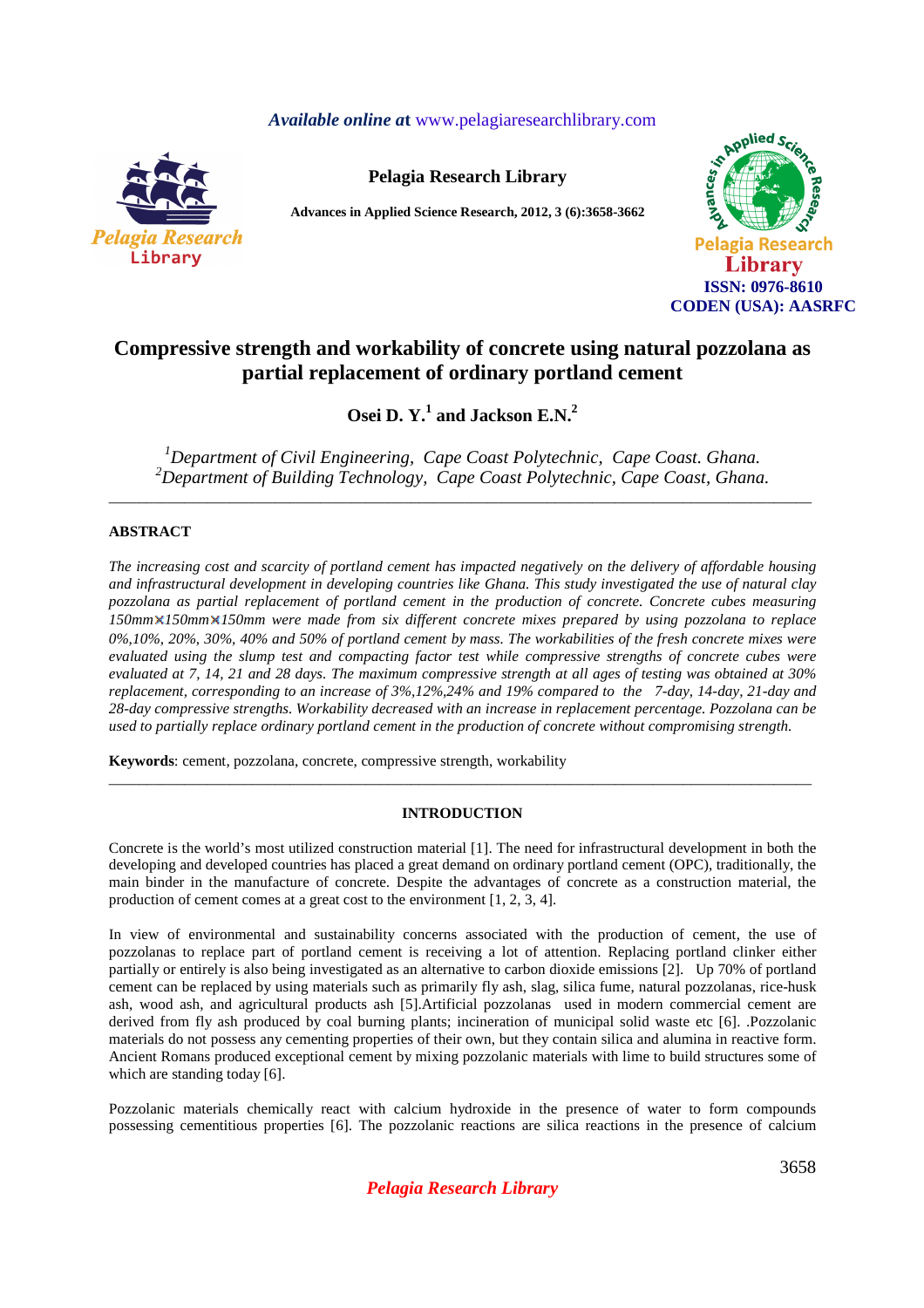hydroxide and water to produce calcium silicate hydrates(C-S-H) [7, 8 ]. C-S-H creates a denser microstructure that increases strength, reduces the permeability of concrete and improves its resistance to chemical attack. The partial replacement of ordinary portland cement by pozzolanas are known to improve the resistance of concrete to sulphates [9]..As additives in modern cements pozzolanas improve mechanical strength and provide resistance to physical and chemical weathering [6]. The addition of pozzolanas reduces pore sizes and porosity leading to increased strength [10]. The aim of the study is to investigate experimentally the effects of partial replacement of OPC with pozzolana on the workability and compressive strength of concrete. This study seeks to contribute to efforts to make use of locally available materials in infrastructural development in line with the Ghana Government's objective of using at least 40% of local building materials in government infrastructural projects.

 *\_\_\_\_\_\_\_\_\_\_\_\_\_\_\_\_\_\_\_\_\_\_\_\_\_\_\_\_\_\_\_\_\_\_\_\_\_\_\_\_\_\_\_\_\_\_\_\_\_\_\_\_\_\_\_\_\_\_\_\_\_\_\_\_\_\_\_\_\_\_\_\_\_\_\_\_\_*

### **MATERIALS AND METHODS**

The cement used was ordinary portland cement of strength class 32.5R. The cement conformed to [11].The pozzolana used is of ASTM Type N. Table 1 shows the chemical compositions of binders used in the study. Crushed granite of nominal size 20mm used in producing concrete. The water used in mixing looked clean and free from any visible impurities. It conformed to the requirements of [12]. Natural river sand with a specific gravity of 2.53 and a bulk density of 1550kgm<sup>-3</sup> was used. Six different mixes were used for the study. A control mix of ratio 1:2:4 batched by mass using a water-binder ratio of 0.55. The control mix was produced using OPC only as binder while in other mixes, pozzolana was used to replace 10%, 20%, 30%, 40% and 50% of the mass of ordinary cement in the control mix. The details of mix proportions are shown in Table 2.

| Component         | Ordinary portland cement % (by mass) | ASTM Type N Pozzolana%(by mass) |
|-------------------|--------------------------------------|---------------------------------|
| <b>LOI</b>        | 2.04                                 | 1.18                            |
| SiO <sub>2</sub>  | 18.24                                | 78.71                           |
| CaO               | 60.82                                | >0.01                           |
| $Al_2O_3$         | 4.88                                 | 12.72                           |
| Fe2O <sub>3</sub> | 3.47                                 | 4.49                            |
| MgO               | 3.20                                 | 0.33                            |
| SO <sub>3</sub>   | 3.25                                 | >0.01                           |
| Na <sub>2</sub> O | 0.02                                 | 0.31                            |
| $K_2O$            | 0.44                                 | 0.91                            |

#### **Table 1 Chemical composition of OPC and pozzolana**

| Percentage replacement (%) | Mass of constituents(kg) |           |      |                        |  |
|----------------------------|--------------------------|-----------|------|------------------------|--|
|                            | Cement                   | Pozzolana | Sand | <b>Crushed Granite</b> |  |
|                            |                          |           |      |                        |  |
|                            | 6.3                      |           |      |                        |  |
|                            | 5.6                      |           | 14   |                        |  |
| 30                         | 4.9                      |           |      |                        |  |
|                            | 4.2                      | 2.8       |      |                        |  |
|                            |                          |           |      |                        |  |

**Table 2.Concrete mix details** 

### The slump test [13] and compacting factor test [14] were used in assessing the workabilities of the fresh concrete mixes. No test measures workability directly, but there are tests that measure properties related to workability. Workability is related to the compatibility, mobility and stability of fresh concrete [15]. Casting of concrete was done in cast iron moulds measuring  $150 \text{mm} \times 150 \text{mm} \times 150 \text{mm}$  internally. A total of seventy-two cubes were made. The specimens were made in accordance with[16]. After casting, the moulds were covered with plastic sheet to prevent water loss through evaporation. Demoulding was done after 24 hours and the specimens immersed in a curing tank to cure for strength gain. Curing improves both the physical and mechanical properties of concrete. The compressive strengths were determined by crushing concrete cubes at 7, 14, 21 and 28days of curing using a 1,500kN Matest compression testing machine (Fig 1).

# *Pelagia Research Library*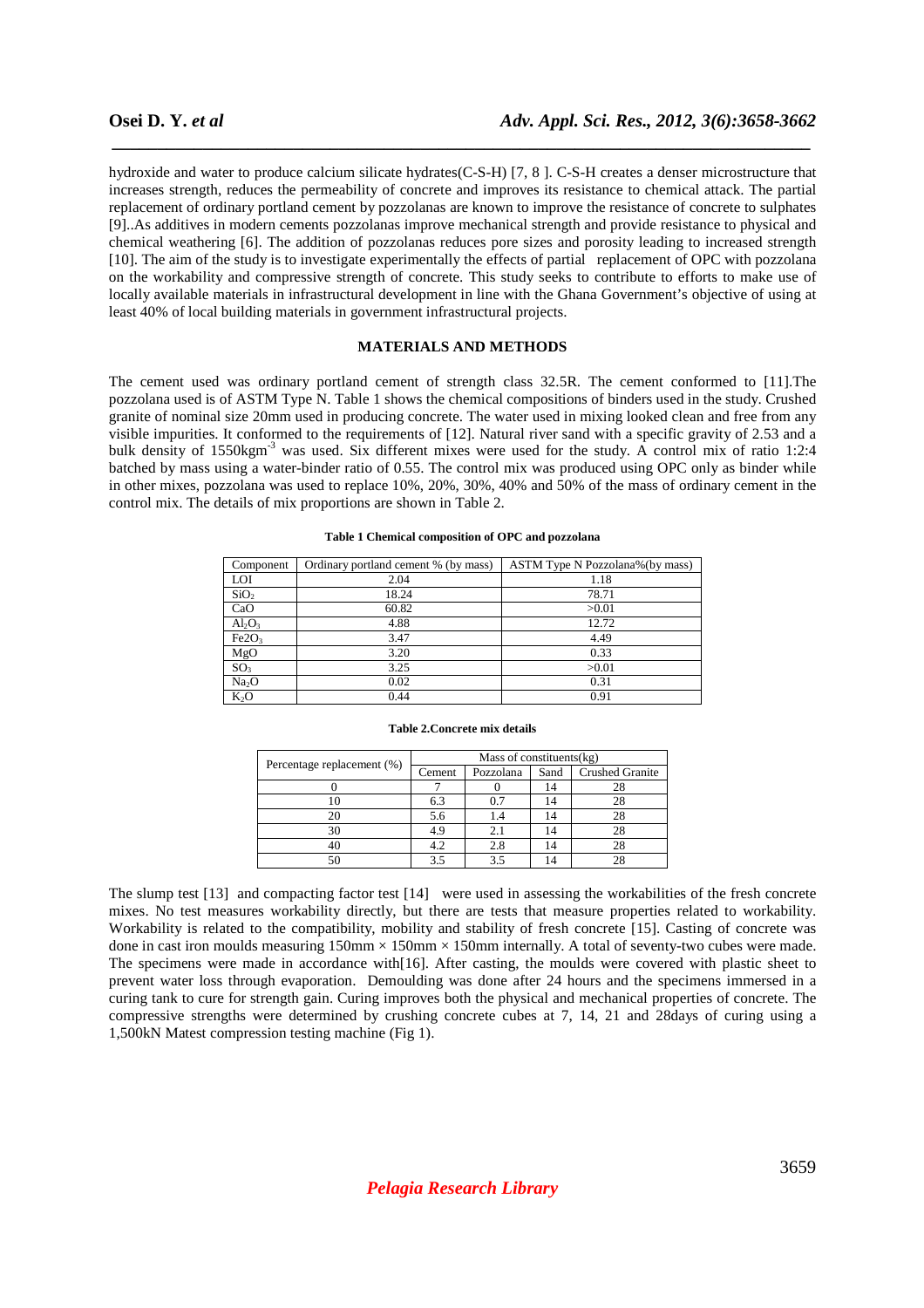

**Figure 1. Compressive Strength Testing** 

Before crushing, the concrete cubes were removed from the curing tank and placed in open air in the laboratory for about two hours. The results presented are the average of three tests. All tests were conducted at the Materials Laboratory of the Department of Civil Engineering of the Cape Coast Polytechnic.

### **RESULTS AND DISCUSSION**

### **Workability**

The results of workability tests are presented in Table 2.

|  | Table 2 Results of workability tests |  |
|--|--------------------------------------|--|
|  |                                      |  |

| Workability           | Cement Replacement (%) |      |    |    |      |      |  |
|-----------------------|------------------------|------|----|----|------|------|--|
|                       |                        | 10   | 20 | 30 | 40   | 50   |  |
| Slump(mm)             | 20                     | 18   | 16 |    |      |      |  |
| Compacting Factor (%) | 0.88                   | 0.80 |    |    | 0.69 | 0.62 |  |

From the results it can be seen that as the percentage replacement of OPC with pozzolana increases, the workability of concrete decreases. Replacing cement by an equal mass of pozzolana causes an increase in volume since the density of cement is higher than that of pozzolana.This therefore increases the water demand and as the pozzolana content increases the workability reduces since the quantity of water remains the same for all mixes. The results also showed the interrelationship between the results of the compacting factor test and the slump test.

### **Compressive strength**

The results of the compressive strength tests are presented in Table 3.

|  | Table 3. Compressive Strength (Nmm <sup>-2</sup> ) |  |  |
|--|----------------------------------------------------|--|--|
|--|----------------------------------------------------|--|--|

| Age at testing (days) | Pozzolana Replacement (%) |      |      |      |      |      |  |
|-----------------------|---------------------------|------|------|------|------|------|--|
|                       |                           | 10   | 20   | 30   | 40   | 50   |  |
|                       | 16.4                      | 16.1 | 15.6 | 16.9 | 13.1 | 10.6 |  |
| 14                    | 18.1                      | 17.8 | 17.3 | 20.2 | 13.8 | 11.4 |  |
| 21                    | 19.1                      | 18.3 | 17.5 | 23.7 | 15.8 | 12.9 |  |
| 28                    | 21.7                      | 19.6 | 17.9 | 25.9 | 16.1 | 3.6  |  |

The variation of compressive strength of concrete is presented in Fig 2.It seen that the variation of strength shows similar trends with respect to pozzolana replacement. In general, the compressive strength reduced from the control concrete (0% replacement) to 20% replacement. A further rise in replacement increased the compressive strength until a maximum strength was reached at 30% replacement of OPC with pozzolana. On further increase, the strength

*Pelagia Research Library*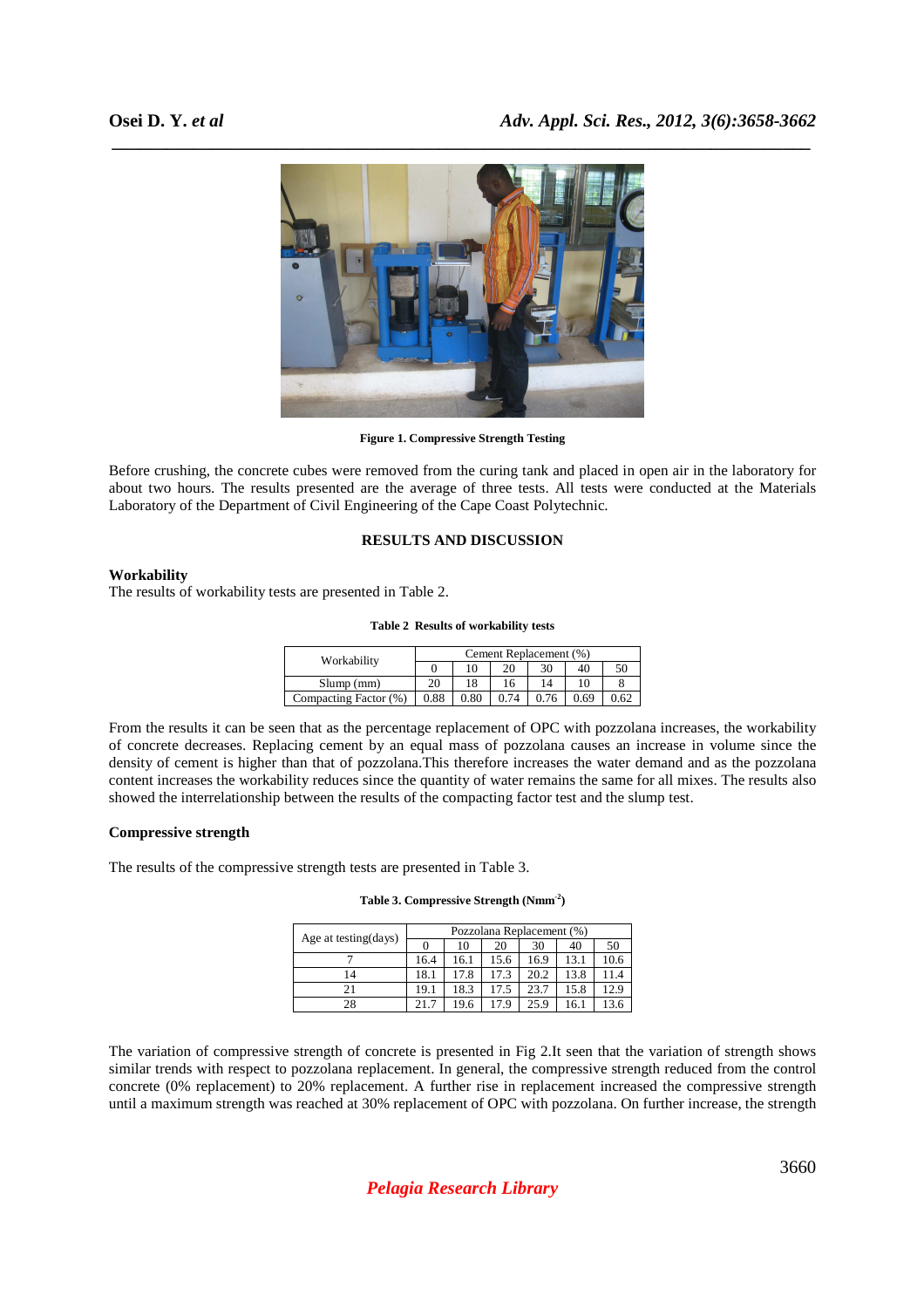

reduced as percentage replacement increased. This trend is similar at all ages of testing.. It is also seen that the strength of concrete increases with age.

 *\_\_\_\_\_\_\_\_\_\_\_\_\_\_\_\_\_\_\_\_\_\_\_\_\_\_\_\_\_\_\_\_\_\_\_\_\_\_\_\_\_\_\_\_\_\_\_\_\_\_\_\_\_\_\_\_\_\_\_\_\_\_\_\_\_\_\_\_\_\_\_\_\_\_\_\_\_*

**Figure 2. Variation of compressive strength with age** 

Pozzolanic reaction begins immediately after hydration of cement and continues for a long time thereby increasing strength. Concrete attained its maximum strength at a pozzolana replacement of 30%**;** corresponding to an increase of 19% in the 28-day strength compared to the control concrete. Similarly, the 7-day, 14-day, and 21-day compressive strengths respectively show increases of 3%, 11% and 24% compared to the compressive strength of the control concrete (Fig 3).

Concrete derives its strength from the pozzolanic reaction between silica in pozzolana and the calcium hydroxide liberated during the hydration of OPC. At low percentages of replacement, the quantity of silica is low, therefore, only a limited quantity of C-S-H can be formed, though a large quantity of calcium hydroxide is liberated due to the relatively large quantity of portland cement. However, at high percentage replacement, the quantity of pozzolana in the mix increases. C-S-H formed reduces due to liberation of a small quantity of calcium hydroxide from the hydration of the relatively small quantity of portland cement available. The strength of concrete at both low and high percentage replacement is therefore low. An optimum level of replacement exists at which compressive strength is the highest. It can also be concluded that the strength of concrete depends on the relative proportions of silica in pozzolana and ordinary portland cement available.

From Fig 2, it is seen that the average rate of strength growth is constant for the first seven days, after which, the average rate of growth reduces to a constant, but relatively lower rate. The rate of strength gain with respect to time is highest for concrete with 30% replacement of OPC by pozzolana. This is due to optimum reactions which take place at 30% replacement of OPC by pozzolana.

The variation of the relative compressive strength of concrete with is presented in Fig 3. It can be seen that, with the exception of concrete with 30% pozzolana replacement, as the age increases the strength ratio decreases even though the strength of concrete increases with age. This is due to the rate of increase of the compressive strength of control concrete, which is higher than concrete at all pozzolana replacement levels with the exception of 30% replacement.